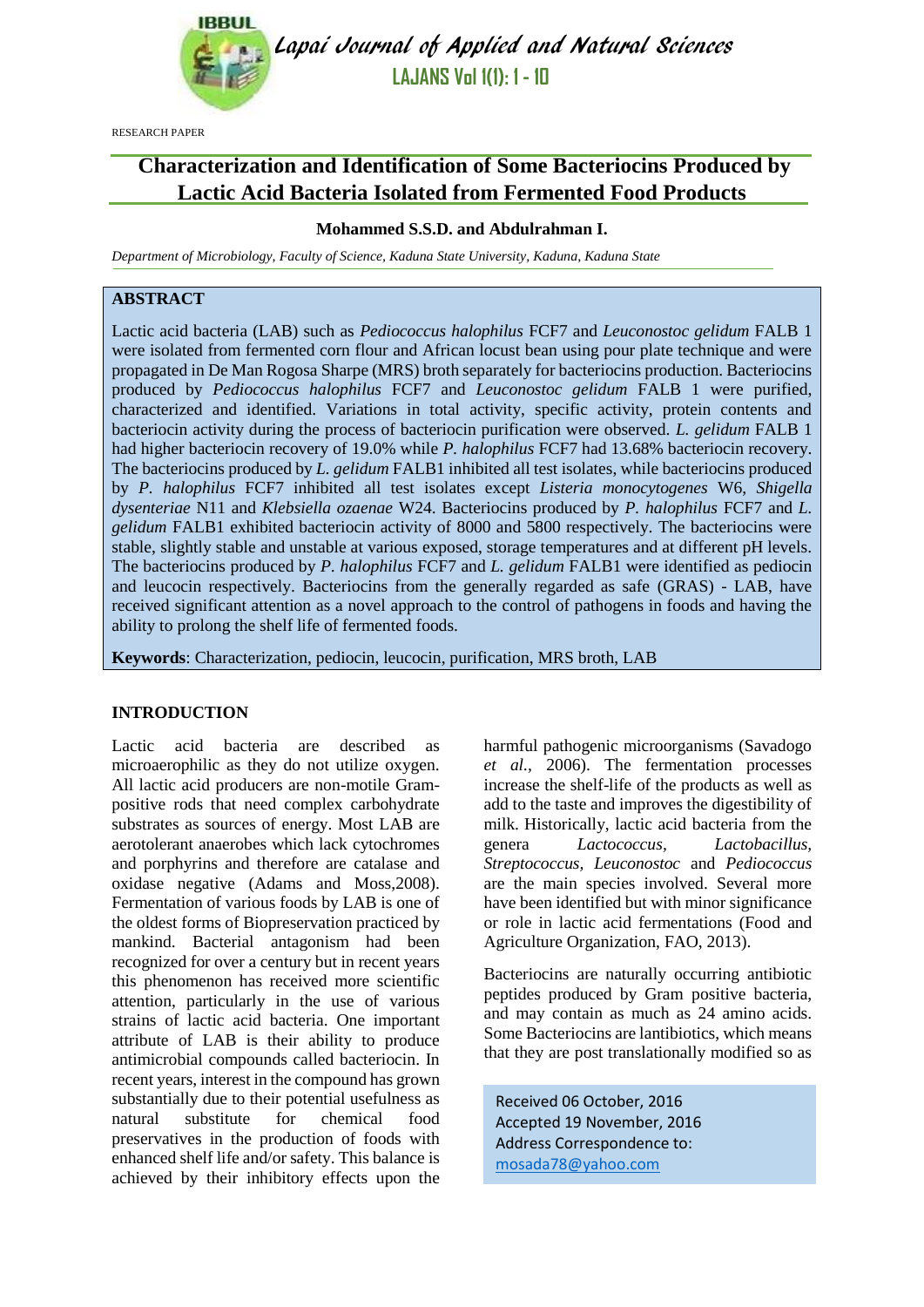to encompass the amino acid lanthionine or "Lan" (Chatterjee *et al.,* 2005). Bacteriocins, the antimicrobial substances of LAB have gained tremendous attention as potential bio preservatives. Bacteriocins are ribosomally synthesized, extracellularly released bioactive peptides or peptide complexes, having a bactericidal or bacteriostatic activity. They differ from most therapeutic antibiotics in being proteinaceous agents that cannot potentially elicit allergic reactions in humans and other medical problems (Amani, 2012). Soomro *et al.* (2002) and Kacem *et al*. (2005) had characterized and identified bacteriocins such as Nisin, Pediocin A, Pediocin AcH, Lecucocin, Helveticin J and Camobacteriocin produced by LAB isolated from different food sources. This study is aimed at characterization and identification of some bacteriocins produced by lactic acid bacteria isolated from fermented corn flour (*Akamu*) and fermented African locust bean (*Daddawa*).

## **METHODOLOGY**

#### **Collection of samples**

Fermented corn flour (*Akamu*), Fermented African locust bean (*daddawa*), Nono and Wara were collected separately in clean sample bottles from Bosso Market, Minna, Niger State, Nigeria and were transferred to the Laboratory for the Isolation of Lactic acid bacteria (LAB) and test microorganisms from milk products.

#### **Isolation of lactic acid bacteria (LAB) from fermented foods**

Twenty-five grams (25g) each of fermented corn flour and fermented African locust bean were collected and transferred into sterile sample bottles and 225ml of buffered peptone water, Bpw (Oxoid) was added to obtain 1:10 dilution for each sample respectively. The samples were blended for 1 minute respectively. Serial dilutions of the samples were done in 0.1% peptone water. Serially diluted samples were plated on lactic acid bacteria medium (LABM) and incubated 'anaerobically' at 37°C for 24 hours. Colonies that appeared on the plates were counted using the colony counter and the results recorded as colony forming units per gram (cfu/g). Pure cultures were obtained by repeated sub-culturing of the isolates on fresh medium. Pure cultures were maintained on agar slants for further characterization and identification (Mohammed, 2015).

## **Isolation of microorganisms from milk products**

Streak method of isolation described by Cheesbrough. (2003) and Bromberg (2004) were used. microorganisms were isolated from nono and wara. Sterile wire loop (heat to red hot, then allowed to cool) was used to pick samples from the blended wara samples. The samples were streaked on nutrient agar and incubated at 37<sup>o</sup>C for 24 hours. For the nono samples, sterile wire loop was dipped into the serially diluted samples and streaked on nutrient agar for each sample respectively and incubated at 37<sup>o</sup>C for 24hours. The colonies that appeared on the medium were maintained on agar slants for further characterization and identification.

## **Characterization of and identification of microbial isolates**

Microbial isolate**s** were characterized and identified based on colony morphology,cell morphology and biochemical tests described by Cheesbrough. (2003); Oyeleke and Manga (2008). The LAB were identified as *Pediococcus halophilus* FCF7 and *Leuconostoc gelidum* FALB using the scheme of *Begey's manual of determinative bacteriology* (1984).

#### **Bacteriocin Production**

Lactic acid bacteria were propagated in 1000 ml of De Man Rogosa Sharpe (MRS) broth (pH5.8) and incubated at 30°C for 48 hours (Kacem *et al.,*2005).

#### **Extraction of cell free bacteriocins**

For extraction of bacteriocins, a cell free solution was obtained by centrifugation (10,000 rpm for 20 minutes). The culture was then adjusted to pH 7.0 using 1M NaOH to exclude the antimicrobial effect of organic acid, then followed by filtration of the supernatant through 0.2µm pore size cellulose acetate filter to obtain crude bacteriocin (Kacem *et al.,*2005).

### **Elimination of inhibitory activity**

Inhibition activity from hydrogen perioxide  $(H<sub>2</sub>O<sub>2</sub>)$  was eliminated by the addition of 5 mg/ml catalase as described by Kacem *et al.*  (2005).

#### **Testing of bacteriocin broth culture**

The broth culture was tested for pH, bacteriocin activity and concentration of bacteriocin samples as described by Ogunbanwo *et al*. (2003).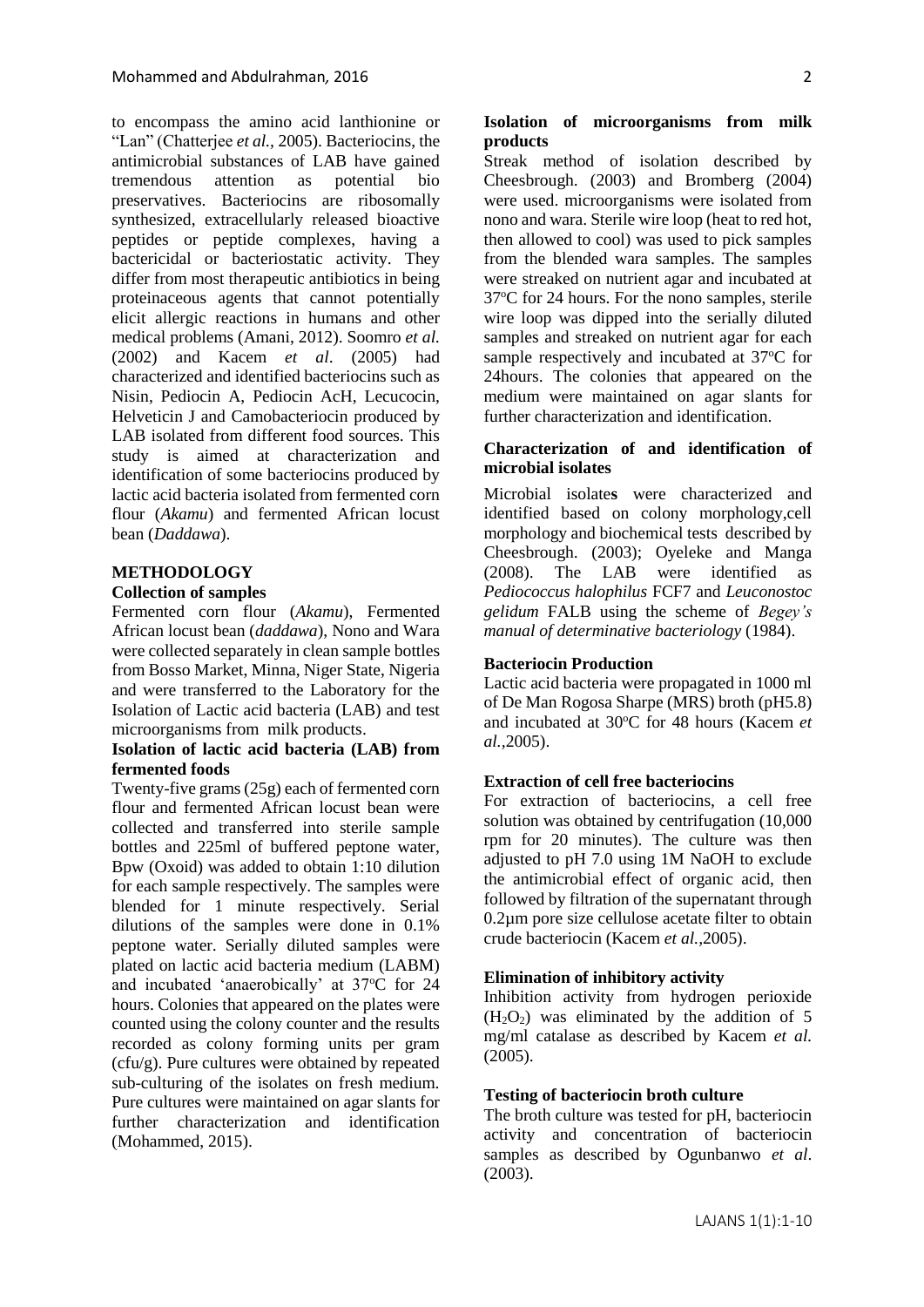## **Purification of Bacteriocin Samples**

The bacteriocins were purified. The methods of Kacem *et al*. (2005) was used. Three steps were involved as described below:

i. Ammonium sulphate precipitation

The crude bacteriocin samples produced were treated with solid ammonium sulphate (Mallinckrodth Chemical, Inc. Paris, France) to10%, 20% 30%, 40% and 50% saturation to salt out. The mixture was stored at 4°C for 2 hours and then centrifuged at 10,000 rpm for 1hour.The precipitate was re-suspended in 25 ml of 0.5 M potassium phosphate buffer (pH 7.0). Then the suspension was dialysed in tabular cellulose membrane against 2 litres of the buffer for 18 hours in dialysis tubing. The products of ammonium sulphate preciptation constituted Fraction I.

ii. Trichloroacetic acid (TCA) precipitation

Five percent (5%) equivalent of TCA (5ml) was added to 25 ml of fraction 1 to precipitate the protein (bacteriocin). The mixture was centrifuged at 10,000 rpm for 10 minutes after which the supernatant was decanted. The resulting pellet was dissolved in 2ml of potassium phosphate buffer to obtain Fraction II.

iii. Ultrafiltration Analysis

The fraction II (Trichloroacetic acid precipitation) bacteriocin sample was resuspended to  $\frac{1}{3}$  volume in potassium phosphate buffer (50mM, pH 7.0). Several aliquots (1ml) were ultrafiltered through various filtron membranes (Filtron Technology Corp; Northborough, Massachusetts), including 100,000, 10,000, 1,000 Kilogram per Dalton molecular sizes. Bacteriocin activity was determined and protein concentration of the fractions were determined **by** the Bradford method (Bradford, 1976).

## **Characterization of Bacteriocins**

The purified bacteriocin samples were characterized with respect to thermal stability, pH stability, stability during storage and other properties exhibited by bacteriocins (Soomro *et al*., 2002; Ogunbanwo *et al*., 2003). These are described below:

Temperature Stability of Bacteriocins:

The purified bacteriocin samples (400µl) were dispensed into test tubes (13mm x100mm) using pipette (micropipette) and were exposed to the following oven temperatures: 40, 60, 80, 100 and  $121^{\circ}$ C. Aliquots of each fraction was removed after 30 minutes and tested for bacteriocin activity on the test isolates (*Escherichia coli* N2*, Pseudomonas aeruginosa*  N7*, Listeria monocytogenes* W6, *Shigella dysenteriae* N11*, Bacillus cereus* W18*, Salmonella typhimurium* N8*, Escherichia coli*  W4,*Proteus vulgaris* W7, *Klebsiella aerogenes*  N12*,Staphylococcus aureus* N16b,*Bacillus subtilis* N20*, Klebsiella ozaenae* W24, *Proteus mirabilis* N16a).

#### pH stability of Bacteriocins:

The purified bacteriocin (400µl) were dispensed into different test tubes (13mm x100mm) using pipette (micropipette) and bacteriocin adjusted to pH 2, 4, 6, 8, 10, 12 with 0.1 M sodium hydroxide (NaOH) and incubated at room temperature for 24 hours (Kacem *et al*., 2005). The bacteriocin was assayed against the test isolates (*Escherichia coli* N2*, Pseudomonas aeruginosa* N7*, Listeria monocytogenes* W6, *Shigella dysenteriae* N11*, Bacillus cereus* W18*, Salmonella typhimurium* N8*, Escherichia coli*  W4, *Proteus vulgaris* W7, *Klebsiella aerogenes*  N12*, Staphylococcus aureus* N16b, *Bacillus subtilis* N20*, Klebsiella ozaenae* W24, *Proteus mirabilis* N16a).

Stability of Bacteriocins during Storage at Different Temperature:

Purified bacteriocins were kept in the test tubes (13mm x100mm) and stored at  $4^{\circ}$ C and  $10^{\circ}$ C (refrigeration temperature) and  $24\pm10^{\circ}$  (room temperature) for 30 minutes. Samples were taken from the stored bacteriocin to determine the bacteriocin activity (Kacem *et al*., 2005).

Other Properties of Bacteriocins:

The purified bacteriocin properties were based on spectrum (broad, narrow) after diameter of zones of inhibition measurement. Bactericidal (killing), bacteriostatic (inhibiting) characterisitcs. The test plates were again incubated for another 48 hours and were observed for growth (growth-indicate bacteriostatic (inhibition), while no growthindicate bactericidal (kill). Bacteriocin produced early or late in the cycle were determined when bacteriocins were tested against the test isolates for bacteriocin activity (AU/mL) every 12 hours.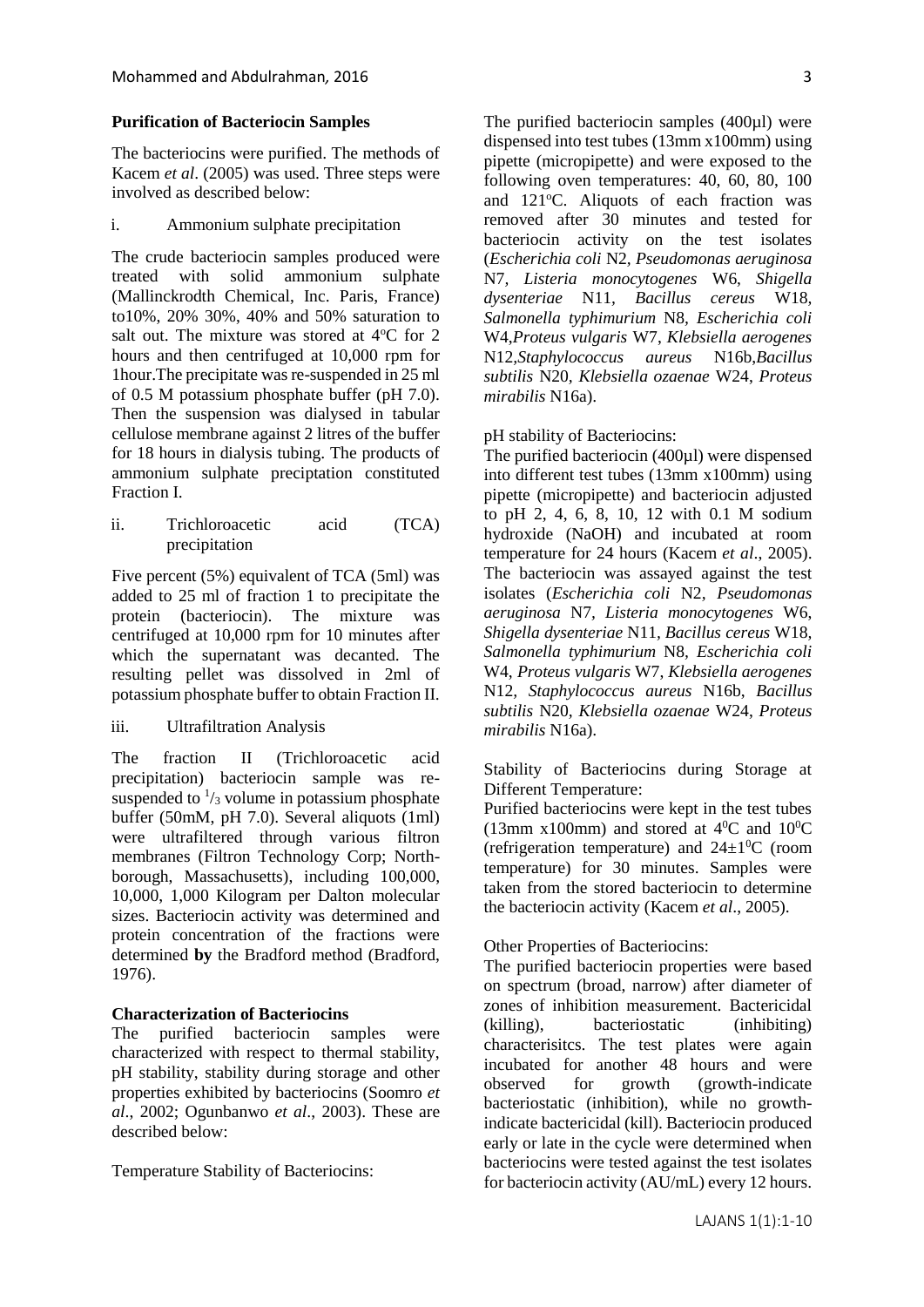Class of bacteriocins were determined using bacteriocin characteristics (Soomro *et al.,* 2002; Mohammed *et al.*, 2012).

#### **Antibacterial Activity of Bacteriocins**

Agar well procedures of Kacem *et al*. (2005) were used. Aliquots of 500µl from each bacteriocin was placed in agar wells (the wells were bored using 5 mm cork borer) in Petri dishes seeded with the bioassay strains (*Escherichia coli* N2*, Pseudomonas aeruginosa*  N7*,Listeria monocytogenes* W6, *Shigella dysenteriae* N11*, Bacillus cereus* W18*, Salmonella typhimurium* N8*, Escherichia coli*  W4,*Proteus vulgaris* W7,*Klebsiella aerogenes*  N12*,Staphylococcus aureus* N16b, *Bacillus subtilis* N20*,Klebsiella ozaenae* W24, *Proteus mirabilis* N16a) and incubated overnight at 37°C and the diameters of the zone of inhibition was measured. The antimicrobial activity of the bacteriocins produced was defined as the reciprocal of the highest dilution showing inhibition of microorganisms multiplied by 100 and it is expressed as activity units per ml (AU/mL) (Ogunbanwo *et al.,* 2003).

#### **Results**

The fermented corn flour and fermented Afican locust bean analyzed had different species of lactic acid bacteria (LAB) in them. *Pediococcus halophilus* FCF 7 and *Leuconostoc gelidum*  FALB 1 was isolated and identified to specie level (Table 1)*.*The *Pediococcus halophilus* FCF 7 and *Leuconostoc gelidum* FALB 1were selected after vigorous screening based on it ability to grow in De Man Rogosa Sharpe broth to produce , also through spectrophotometric analysis at 580 nm wave length,  $\,_{\rm P}$ H, bacteriocin activity (AU/mL). It was observed that *Pediococcus halophilus* FCF 7 had optical density of 0.80, at <sub>P</sub>H of 4.00 and bacteriocin activity of 5800 AU/mL, while *Leuconostoc gelidum* FALB 17 had optical density of 0.90, at  $pH$  of 4.90 and bacteriocin activity of 8000 AU/mL (Table 2)*. Pediococcus halophilus* FCF7 exhibited bacteriocin activity of 6000 AU/mL, while 8200 AU/mL bacteriocin activity was exhibited by *Leuconostoc gelidum* FALB1 after the purification processes. It was observed that there were variations in bacteriocin activity, total activity, specific activity and protein content of bacteriocin produced by *Pediococcus halophilus* FCF 7 and *Leuconostoc gelidum*  FALB 1. It was also observed that the specific activity, amount of protein and recovery of bacteriocins was decreasing after each treatment process of bacteriocins (Table 3). *Leuconostoc gelidum* FALB1 had the highest bacteriocin recovery (19.00%) while *Pediococcus halophilus* FCF 7 had 13.68% bacteriocin recovery at the end of the purification process (Table 3).Bacteriocin produced by *Pediococcus halophilus* FCF 7 and *Leuconostoc gelidum*  FALB 1 were most heat stable at  $40^{\circ}$ C and  $60^{\circ}$ C for 30 minutes, slightly stable at  $80^{\circ}$ C and  $100^{\circ}$ C but unstable at  $121^{\circ}$ C for 30 minutes (Table 4). The bacteriocin produced by *Pediococcus halophilus* FCF 7 and *Leuconostoc gelidum*  FALB 1 maintained full stability after storage for 60 days at 4 $\degree$ C, slightly stable at 10 $\degree$ C and unstable at  $24+1$ <sup>o</sup>C. It was also observed that the bacteriocin produced by *Pediococcus halophilus*  FCF 7 and *Leuconostoc gelidum* FALB 1 were mostly stable at pH 2,4 and 6, slightly stable at pH 8 and 10 unstable at pH 12.The bacteriocins also exhibited some properties that justified their characterization. These properties include broad and narrow spectrum inhibition of pathogenic and spoilage microorganisms, bactericidal or bacteriostatic effects and the time of bacteriocin production by test isolates. Bacteriocins from the LAB had broad spectrum of inhibition against the test isolates. The *Leuconostoc gelidum* FALB 1 produced bacteriocin early in the cycle while *Pediococcus halophilus* FCF 7 produced bacteriocin late in the cycle (Table 4). The bacteriocins produced by *L.gelidum* FALB1 inhibited all the test isolates while bacteriocins produced by *P.halophilus* FCF7 inhibited all the test isolates except *Listeria monocytogenes* W6, *Shigella dysenteriae* N11 and *Klebsiella ozaenae* W24 (Table 5).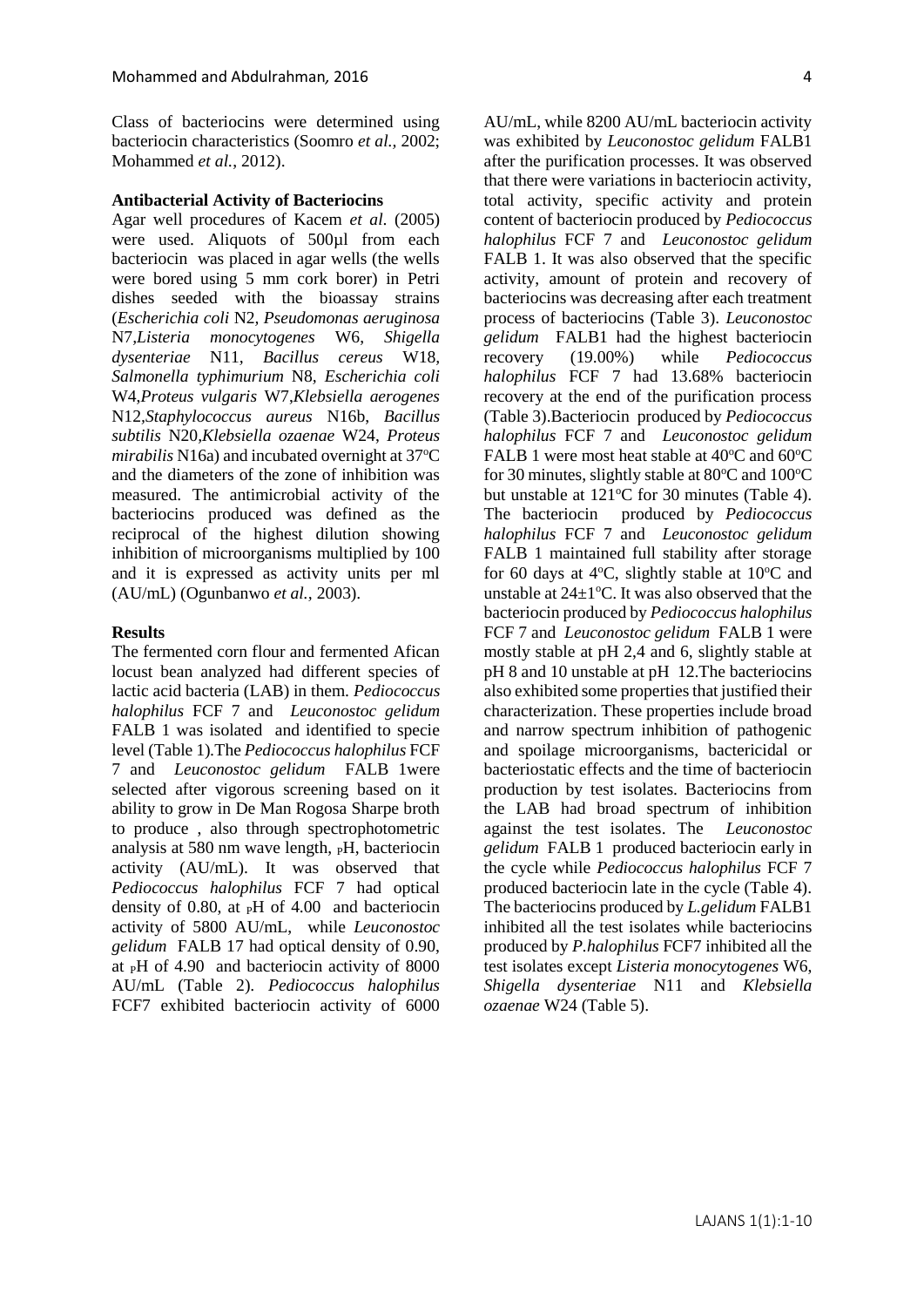|                                                                                                                                                                                                                                                                                                  |                           |                   |               |                |                   |          |                                  |                       | Sugar<br>Fermentation |           |          |               |                                                                                                |
|--------------------------------------------------------------------------------------------------------------------------------------------------------------------------------------------------------------------------------------------------------------------------------------------------|---------------------------|-------------------|---------------|----------------|-------------------|----------|----------------------------------|-----------------------|-----------------------|-----------|----------|---------------|------------------------------------------------------------------------------------------------|
| Isolates codes                                                                                                                                                                                                                                                                                   | Colony Morphology         | Cell morphology   | Gram staining | Oxidation test | Mannitol activity | Catalase | NH3 activity from<br>arginine    | Gelatine liquefaction | Glucose               | Sucrose   | Fructose | <b>Actose</b> | Organisms<br>Proable                                                                           |
| FCF7                                                                                                                                                                                                                                                                                             | white<br>Grey             | Cocci in<br>two's | $\vec{c}$     |                |                   |          |                                  |                       |                       | <b>AG</b> | <b>Q</b> | QV            | Pediococcus<br>halophilus FCF 7                                                                |
| FALB1                                                                                                                                                                                                                                                                                            | Irregular<br>cocci        | Cocci             | $\vec{c}$     |                |                   |          |                                  |                       | $\overline{AC}$       | AG        | ⋖        |               | Leuconostoc<br>gelidum FALB1                                                                   |
| FCF : fermented corn flour, FALB: fermented African locust bean, + : positive result, -: Negative result,<br>A : Acid production, G : Gas production, AG : Acid and Gas production, $G+ = Gram positive$<br>Table 2. Production of bacteriocin by Pediococcus halophilus and Leuconostoc gelidum |                           |                   |               |                |                   |          |                                  |                       |                       |           |          |               |                                                                                                |
| Isolates                                                                                                                                                                                                                                                                                         |                           |                   |               |                |                   |          | optical density of<br>LAB(580nm) |                       | pH of<br>bacteriocins |           |          |               | Bacteriocin activity<br>(Au/mL)                                                                |
| Pediococcus halophilus FCF7                                                                                                                                                                                                                                                                      |                           |                   |               |                | 0.8               |          |                                  | 4.00                  |                       |           |          | 5800          |                                                                                                |
| Leuconostoc gelidum FALB1                                                                                                                                                                                                                                                                        |                           |                   |               |                |                   | 0.9      |                                  |                       | 4.90                  |           |          |               | 8000                                                                                           |
|                                                                                                                                                                                                                                                                                                  |                           |                   |               |                |                   |          |                                  |                       |                       |           |          |               | FCF: FCF : fermented corn flour, FALB: fermented African locust bean ,Au/ml: Activity unit per |
|                                                                                                                                                                                                                                                                                                  | milliliter, nm: nanometer |                   |               |                |                   |          |                                  |                       |                       |           |          |               |                                                                                                |

**Table 1 .Cultural and Biochemical Characteristics of bacteriocin producing lactic acid bacteria isolated from Fermented food products** 

|  |  |  | Table 2. Production of bacteriocin by Pediococcus halophilus and Leuconostoc gelidum |
|--|--|--|--------------------------------------------------------------------------------------|
|  |  |  |                                                                                      |

| <i>Isolates</i>             | optical density of<br>LAB(580nm) | pH of<br>bacteriocins | Bacteriocin activity<br>(Au/mL) |
|-----------------------------|----------------------------------|-----------------------|---------------------------------|
| Pediococcus halophilus FCF7 | 0.8                              | 4.00                  | 5800                            |
| Leuconostoc gelidum FALB1   | 0.9                              | 4.90                  | 8000                            |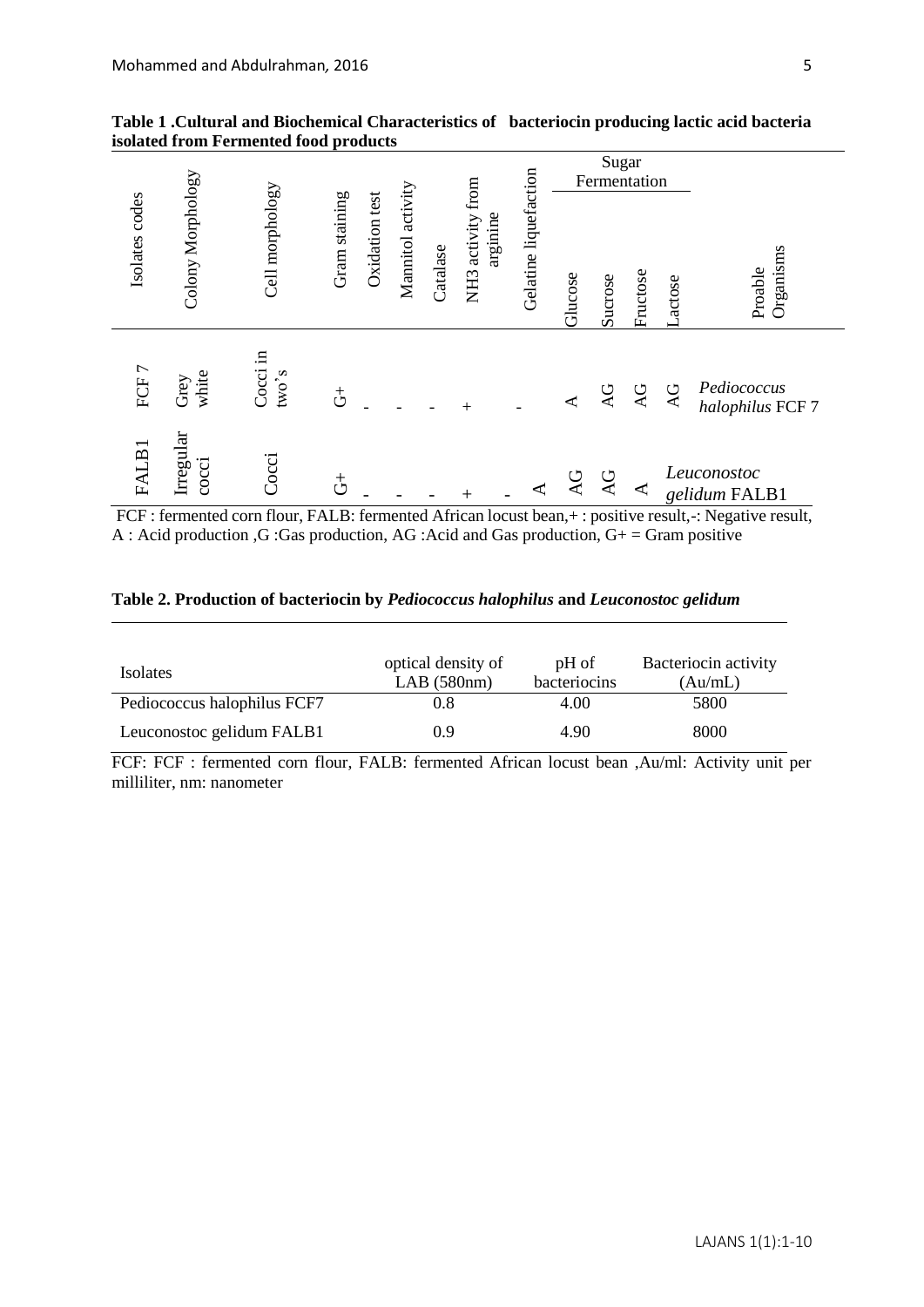| Isolates                        | Purification                          | Volume of                        | Activity of | <sup>I</sup> Total a |          | $III$ specific<br>$II$ protein | <sup>IV</sup> Recovery |
|---------------------------------|---------------------------------------|----------------------------------|-------------|----------------------|----------|--------------------------------|------------------------|
|                                 | stages                                | culture supernatant bacteriocins |             |                      | activity | activity<br>$(\mu g/ml)$       | (% )                   |
|                                 |                                       | (ml)                             | (Au/ml)     |                      |          |                                |                        |
| Pediococcus<br>halophilus FCF7  | culture supernatant                   | 1000                             | 5800        | 5800000              | 380      | 15.26                          | 100                    |
|                                 | Ammonium sulphate<br>Precipitation    | 50                               | 5800        | 2920000              | 200      | 29.00                          | 52.62                  |
|                                 | Trichloroacetic acid<br>Precipitation | 25                               | 6000        | 150000               | 110      | 54.55                          | 29.00                  |
|                                 | <b>Ultra</b> filtration               | 10                               | 6000        | 60000                | 52       | 115.4                          | 13.68                  |
| Leuconostoc<br>halophilus FALB1 | Culture supernatant                   | 1000                             | 8000        | 8000000              | 580      | 13.79                          | 100                    |
|                                 | Ammonium sulphate<br>Precipitation    | 50                               | 8000        | 400000               | 450      | 17.78                          | 77.57                  |
|                                 | Trichloroacetic acid<br>Precipitation | 25                               | 8200        | 205000               | 266      | 30.83                          | 45.90                  |
|                                 | Ultra filtration                      | 10                               | 8200        | 82000                | 110      | 74.55                          | 19.00                  |

|  |  |  |  | Table 3. Purification of bacteriocins produced by Pediococcus halophilus FCF7 and Leuconostoc gelidum FALB1 |
|--|--|--|--|-------------------------------------------------------------------------------------------------------------|
|--|--|--|--|-------------------------------------------------------------------------------------------------------------|

<sup>1</sup>Total activity was determined by the multiplication of volume by activity

IIProtein concentration was determined by the Bradford method

 $I\$ <sup>III</sup>Specific activity is the activity units divided by the protein concentration ( $\mu$ g/ml)

<sup>IV</sup>Recovery percentage is the remaining protein concentration as a percentage of the initial protein concentration

FCF: FCF: fermented corn flour, FALB: fermented African locust bean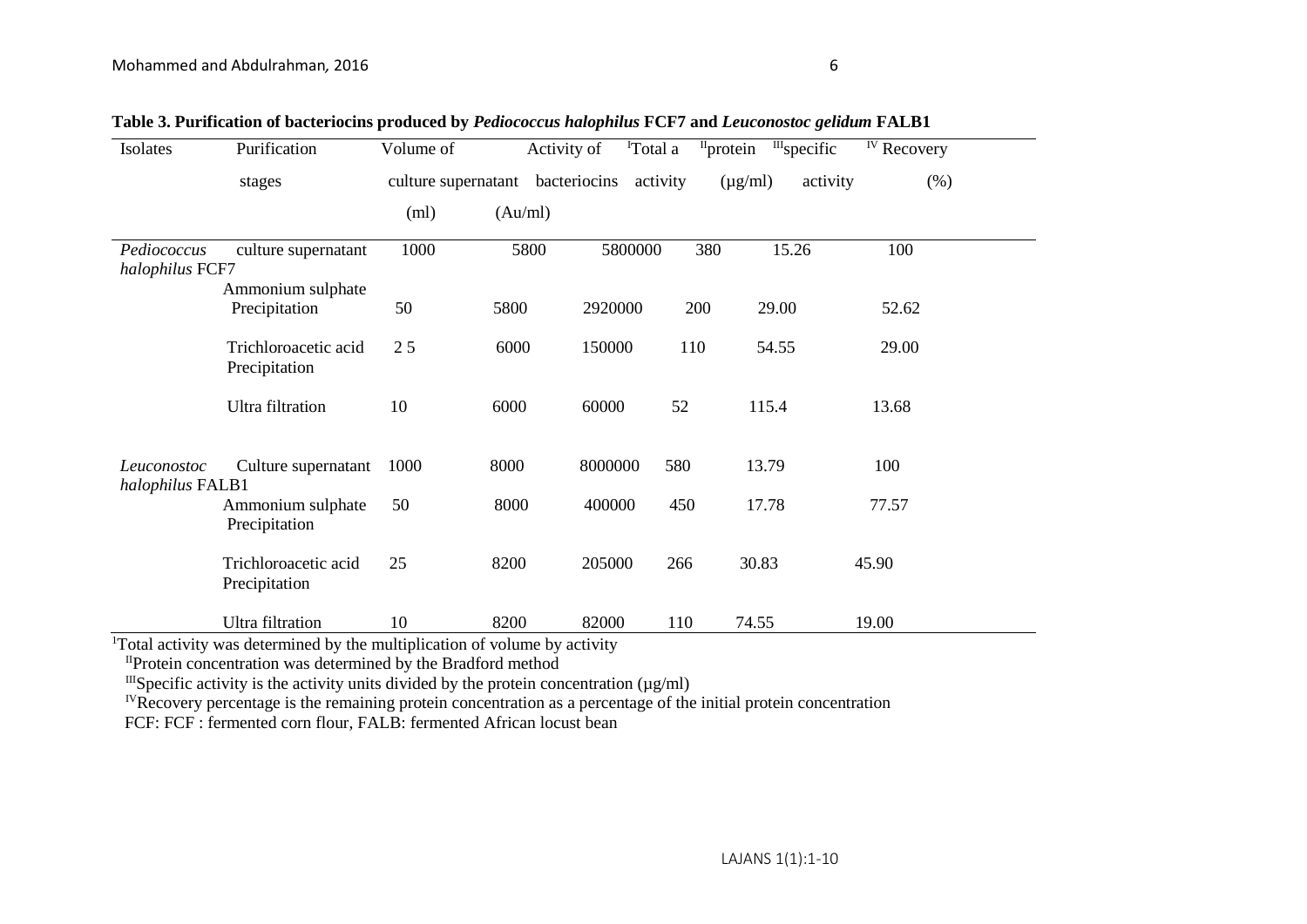| <b>Isolates</b>                |                    |          | Stability of bacteriocins at:     |       |                                       |                     |  |
|--------------------------------|--------------------|----------|-----------------------------------|-------|---------------------------------------|---------------------|--|
|                                | Stability          | Exposed  | Storage                           | pH    | Properties of                         |                     |  |
|                                |                    |          | Temperature (°C) Temperature (°C) |       | bateriocins                           | <b>Bacteriocins</b> |  |
|                                |                    |          |                                   |       |                                       |                     |  |
| Pediococcus<br>halophilus FCF7 | Stable             | 40,60    | 4                                 | 2,4,6 | Broad spectrum,<br>bactericidal,      | pediocin            |  |
|                                | Slightly<br>stable | 80,100   | 10                                | 8,10  | produced late<br>in the growth cycle  |                     |  |
|                                | Unstable           | 121      | $24 \pm 1$                        | 12    |                                       |                     |  |
| Leuconostoc<br>gelidum FALB1   | Stable             | 40,60,80 | 4                                 | 2,4,6 | Broad spectrum,<br>bactericidal,      | leucocin            |  |
|                                | Slightly<br>Stable | 100      | 10                                | 8,10  | produced early<br>in the growth cycle |                     |  |
|                                | Unstable           | 121      | $24 + 1$                          | 12    |                                       |                     |  |

**Table 4. Characterization of bacteriocins produced by** *Pediococcus halophilus* **FCF7 and** *Leuconostoc gelidum* **FALB1**

FCF: FCF : fermented corn flour, FALB: fermented African locust bean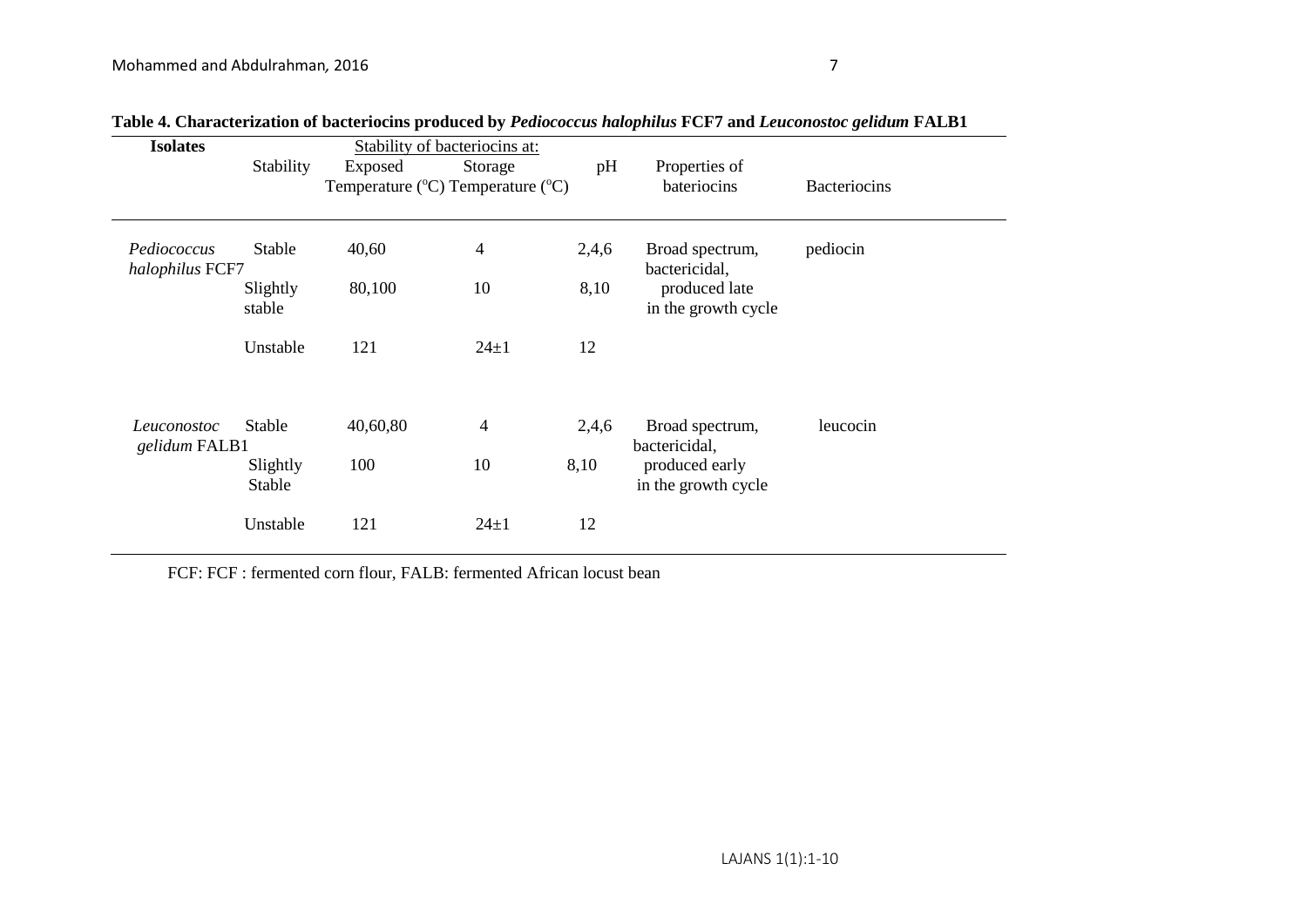|                        | Р.         | L.      |
|------------------------|------------|---------|
|                        | halophilus | gelidum |
|                        | FCF7       | FALB1   |
| E. coli N2(mm)         | 6          | 8       |
| P. aeruginosa N7       |            |         |
| (mm)                   | 6          | 8       |
| L. monocytogenes       |            |         |
| $W_6$ (mm)             |            | 8       |
| S.dysenteriae          |            |         |
| $N11$ (mm)             |            | 8       |
| <b>B.cereus W18</b>    |            |         |
| (mm)                   | 6          | 8       |
| S. typhimurium         |            |         |
| $N8$ (mm)              | 6          | 8       |
| E. coli W4 (mm)        | 5          | 8       |
| P. vulgaris W7         |            |         |
| (mm)                   | 6          | 8       |
| K.aerogenes            |            |         |
| N12(mm)                | 6          | 8       |
| S. aureus              |            |         |
| N16b(mm)               | 6          | 8       |
| <b>B.</b> subtilis N20 |            |         |
| (mm)                   | 6          | 8       |
| Kozaenae               |            |         |
| W24(mm)                |            | 8       |
| P. mirabilis           | 5          |         |
| N16a(mm)               |            | 9       |

Table 5: Effects of Bacteriocins produced by Lactic Acid Bacteria against Test Isolates

FCF : fermented corn flour, FALB: fermented African locust bean, N:nono, W:wara, mm:Millimeter

## **DISCUSSION**

The fermented corn flour (FCF) and fermented African locust bean (FALB) analyzed contained lactic acid bacteria (LAB) in varying numbers. The presence of LAB in locally fermented foods has been reported by Oyeleke *et al*. (2006); Mohammed and Ijah (2013). The LAB pose no threat to the health of the individual that consume these products as reported by Mohammed and Ijah (2013). *Pediococcus halophilus* FCF 7 and *Leuconostoc gelidum*  FALB 1 produces bacteriocin activity between 5800 AU/mL and 8000 AU/mL against the tested microorganisms, pH between 0.80 and 0.90. This is similar to the findings of Ogunbanwo *etal*.(2003)*.* And in conformity with Mohammed *et al.* (2012). Lactobacilli are important in food fermentation as well as the production of bacteriocins. Bacteriocins are responsible for inhibition of pathogenic and spoilage microorganisms in foods as reported by Adam and Moss (2008). The optimal bacteriocin recovery achieved was (19.00%) from *Leuconostoc gelidum* FALB 1 while the least bacteriocin recovery (13.68%) was obtained with *Pediococcus halophilus* FCF after ammonium sulphate precipitation, trichloroacetic acid precipitation and ultrafiltration analysis processes of purification. This is in conformity with the report of Invanova *et al*. (2000). Ultrafiltration experiments showed that bacteriocins were unable to pass through 1,000 and 10,000 KDA molecular weight cut off membrane. A tendency to aggregate with other proteins has been reported in bacteriocins produced by other lactic acid bacteria and might have contributed to why the bacteriocins could not pass through the membrane with low molecular weight cut-off. The bacteriocins produced by the bacteriocin producing LAB were heat stable at  $20^0C$ ,  $40^0C$  and  $60^0C$  in most cases but slightly stable at  $80^{\circ}$ C,  $100^{\circ}$ C and unstable at  $121\degree$ C for 30 minutes which is in consistent with Ogunbanwo *et al*.(2003). Bacteriocins produced by the LAB were also stable at  $4^{\circ}$ C, slightly stable at  $10^{\circ}$ C and unstable at  $24\pm1\textsuperscript{0}$ C storage temperatures in most cases. Temperature stability is important if the LAB is to be used as food preservative, because many procedures of food preparation involve heating steps. The activity of bacteriocins elaborated by the LAB was also observed to be pH dependent. The highest antibacterial activity was exhibited in an acidic pH range of 2 - 6, while inactivation occurred mostly at pH 8 - 12. Bacteriocins isolated from *Pediococcus halophilus* FCF 7 and *Leuconostoc gelidum* FALB 1 were shown to have high activity and stability at pH 2, 4 and 6 Slightly stable at pH 8,10 and unstable at pH 12 respectively against the range of pathogenic and spoilage microorganisms. This is similar to the report of Kacem *et al.* (2005). Bacteriocins produced by the bacteriocin producing LAB were identified as pediocin produced by *Pediococcus halophilus* FCF7 and leucocin produced by *Leuconostoc gelidum* FALB 1. Several types of bacteriocins from foodassociated lactic acid bacteria have been identified and characterized, of which the important ones are nisin, diplococcin, acidophilin, bulgarican, helveticins, lactacins and plantaricins (Nettles and Bare-foot,1993). Large number of bacteriocins have been isolated and characterized from LAB and some have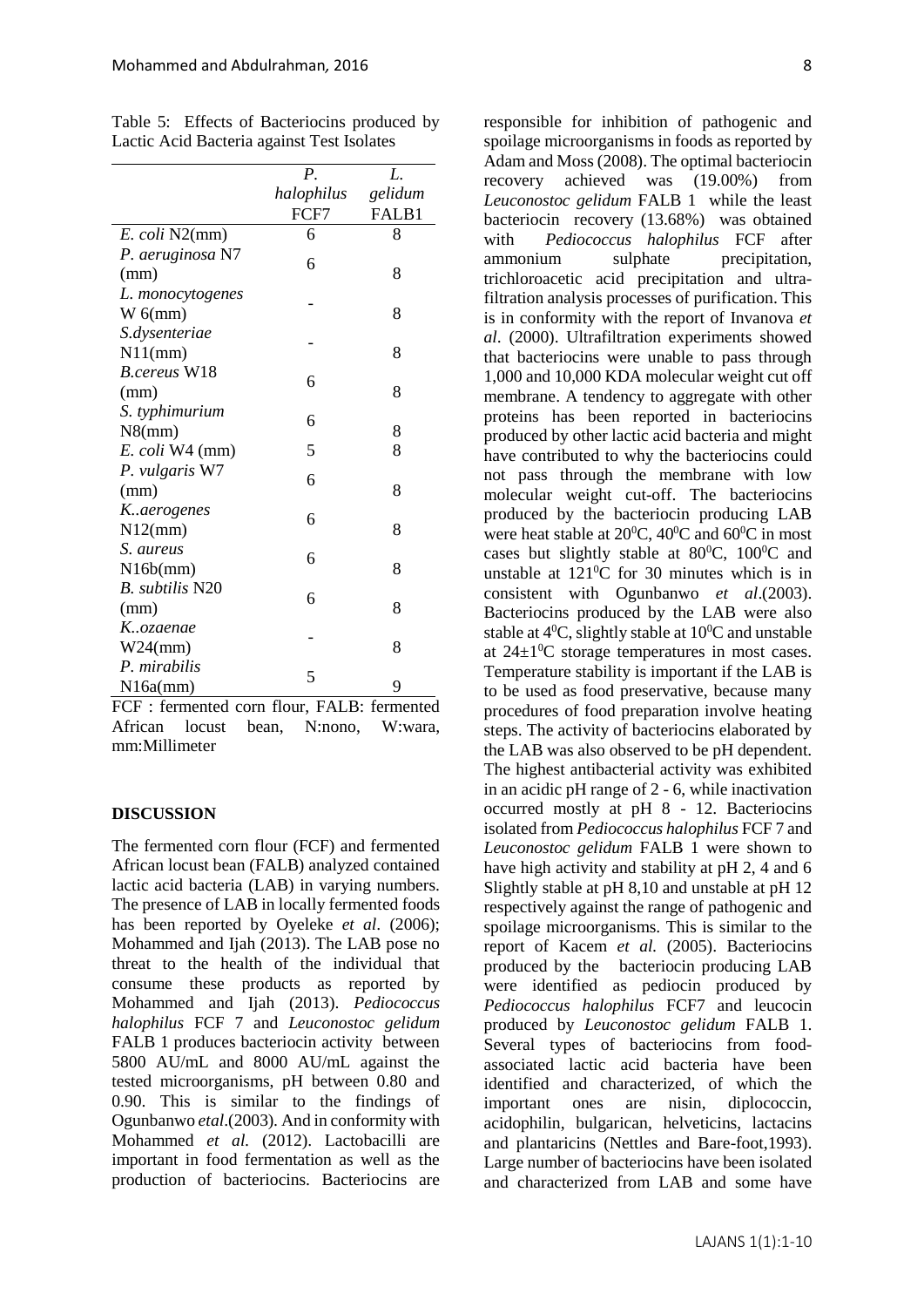acquired a status as potential antimicrobial agents because of their potential as food preservatives and antagonistic effects against important pathogens. Similarly, Soomro *et al.* (2002) and Kacem *et al*.(2005) had identified and characterized bacteriocins produced by *Lactococcus lactis* sub sp. *lactis* ATCC11454, *Pediococcus pentosaceus* FBB61, *Pediococcus acidilactici* H, *Leuconostoc gelidum* UAL187, *Lactobacillus helveticus* 481 and *Camobacterium piscicola* LV17 as Nisin, pediocin A, Pediocin AcH, Lecucocin, Helveticin J and Camobacteriocin repectively. This findings also agrees with Mohammed (2012) .This is also in conformity with Mohammed *et al.* (2012). The bacteriocins produced by *L.gelidum* FALB1 inhibited all test isolates while bacteriocins produced by *P.halophilus* FCF7 inhibited all the test isolates except *Listeria monocytogenes* W6, *Shigella dysenteriae* N11 and *Klebsiella ozaenae* W24. This agrees with earlier reports by Sanni *et al.* (1999) and Daeschel (2011).

#### **REFERENCES**

- Adams M.R. and Moss, M.O. (2008).*Food Microbiology*. Royal Society of Chemistry,3rd edition,Cambridge CB4 0WF,UK.www.rsc.org. pp. 254-287.
- Amani M. S.(2012). Bio-preservation Challenge for Shelf-Life and Safety Improvement of Minced Beef. *Global Journal of Biotechnology and Biochemistry.* 7 (2), 50- 60.
- Bradford, M.M. (1976). A rapid and sensitive test for the quantitation of microgram quantities of protein utilizing the principle of protein dye binding. *Analytical Biochemistry,* 72, 248-254.
- Chatterjee, C., Paul, M., Xie, L. and Vander. and Donk, W.A. (2005). Biosynthesis and mode of action of Lantibiotics. *Chemistry Review,* 105, 633 - 683.
- Cheesebrough, M. (2003). District Laboratory Practices in Tropical *Countries*. Cambridge University Press, Edinburgh, UK. pp. 382- 407.
- Daeschel, M.A. (2011).A ntimicrobial substances from Lactic acid bacteria for use

as food preservatives. *Journal of Food Preservatives,* 44, 164-167.

- Food and Agrculture Organization, FAO (2013). Fermented fruits and vegetables: A global perspective (bacteria fermentations).FAO corporate documents repository.FAO Agricultural services Bulleting No.134.www.fao.org/documents/en/detail/2 1172.
- Invanova, I., Kabadjora, P., Panter, A. Danova, S. and Dousset, X. (2000). Detection, purification and partial characterization of a novel bacteriocin subsp lactis B14 isolated from Boza-Bulgarian traditional cereal beverage. *Biocatalyst, Fundermentals and Applications,* 41(6), 47-53.
- Kacem, M., Zadi-Karam, H and Karam, N.(2005). Detection and activity of plantaricin OL15 a bacteriocin produced by *Lactobacillus plantarum* OL15 isolated from Algerian fermented olives. *Grasasy Aceites*.56 (3) :192-197.
- Mohammed,S.S.D.(2015).Optimized production of bacteriocins from lactic acid bacteria for Biopreservation of fermented milk (Nono) and white cheese (Wara). Unpublished Doctoral (Ph.D) Thesis, Federal University of Technology, Minna, Nigeria. pp 4 -150.
- Mohammed, S.S.D and Ijah , U.J.J. (2013).Isolation and Screening of Lactic Acid Bacteria from Fermented Milk products for Bacteriocin Production. *Food Microbiology and safety: Annals. Food Science and Technology*.14 (1):122-128.
- Mohammed, S.S.D. (2012). Production, Purification and Characterization of Bacteriocins Produced by Lactic Acid Bacteria isolated from fermented foods. Fellowship (FISLT) Thesis, Nigerian Institute of Science Laboratory Technology (NISLT). Ibadan, Nigeria. pp 59-61.
- Mohammed,S.S.D., Ijah,U.J.J., Baba,J., Bala,E., Damisa,D., Shanba,A.M., Muhammad,I.L., Muhammad,R.G. and Kumar,N. (2012). Purification and Characterization of bacteriocins produced by *Pediococcus halophilus* W9 and *Lactococcus lactis* N24*. Development Journal of Science and Technology Research,*1 ( 1 ) :85-96.